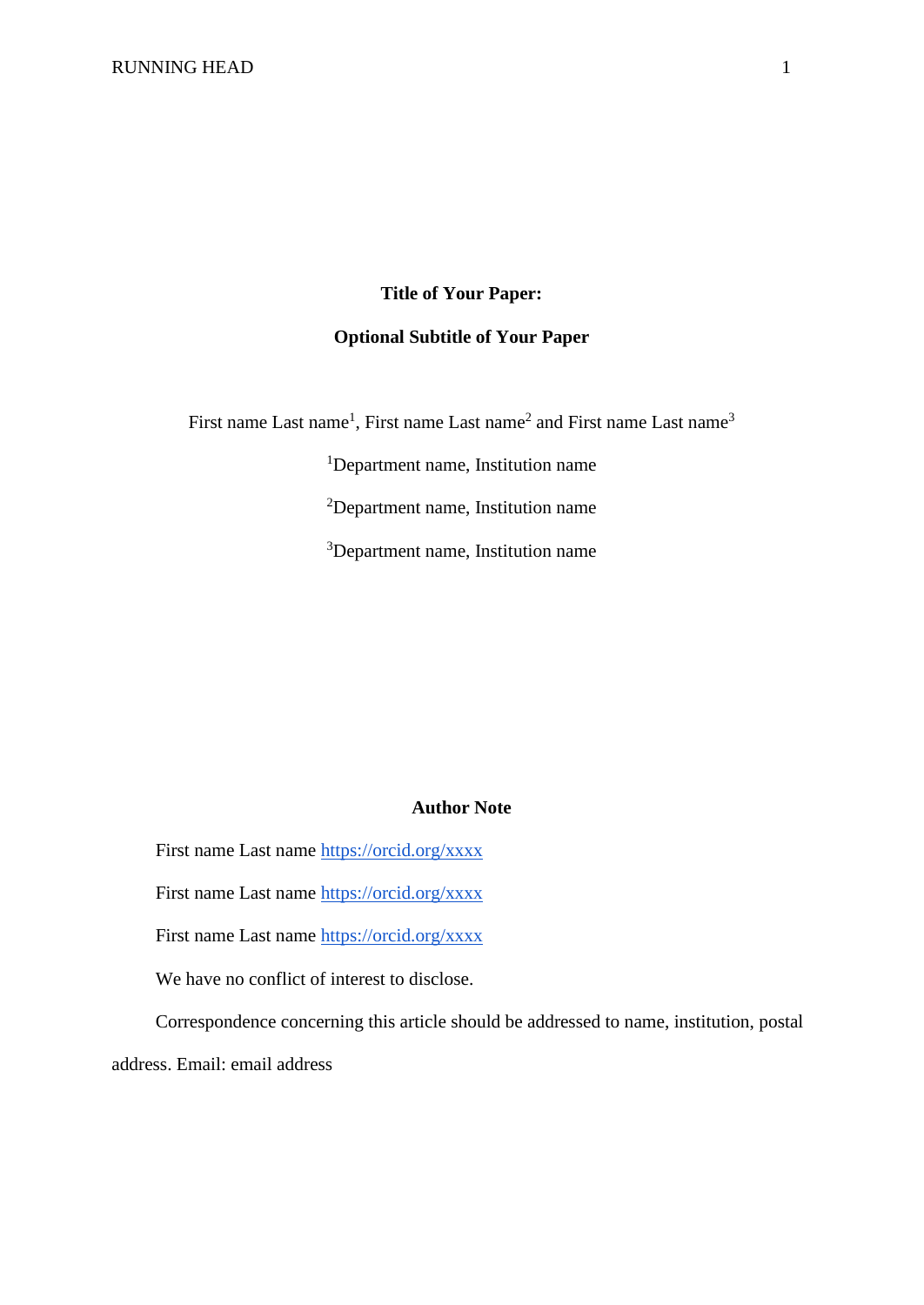RUNNING HEAD 2

#### **Abstract**

Lorem ipsum dolor sit amet, consectetur adipiscing elit. In nec risus pretium, condimentum leo imperdiet, iaculis lacus. Curabitur volutpat sagittis facilisis. Aliquam eget magna pharetra, venenatis metus vel, volutpat nunc. In feugiat ligula quis tellus consectetur malesuada vel et risus. Etiam tempor nisl eu metus facilisis, eget venenatis elit varius. Maecenas nec justo lobortis nulla convallis dapibus commodo ac velit. Vestibulum fringilla eleifend ante, ut cursus eros condimentum a. In urna odio, tempus sit amet erat ullamcorper, iaculis condimentum lectus. Phasellus efficitur mi ligula, ac pretium nulla maximus et. Duis imperdiet varius eros eget lacinia. Sed laoreet commodo ex eget vestibulum. Vivamus finibus in turpis nec congue. Curabitur quis tellus non diam sodales ultrices eu in magna. Mauris facilisis libero eget nibh pulvinar, sed pulvinar est sollicitudin. Nam vel ex ornare elit blandit iaculis. Sed venenatis magna ut congue fermentum. Pellentesque suscipit vitae erat in varius. Suspendisse porta aliquet arcu et ornare. Quisque quis tellus dolor. Morbi mi turpis, dictum sed purus tempor, aliquam consequat ex. Vestibulum tincidunt et tortor id accumsan. Cras nec arcu eros. Duis consequat nisl eros.

*Keywords:* keyword, keyword, keyword, keyword, keyword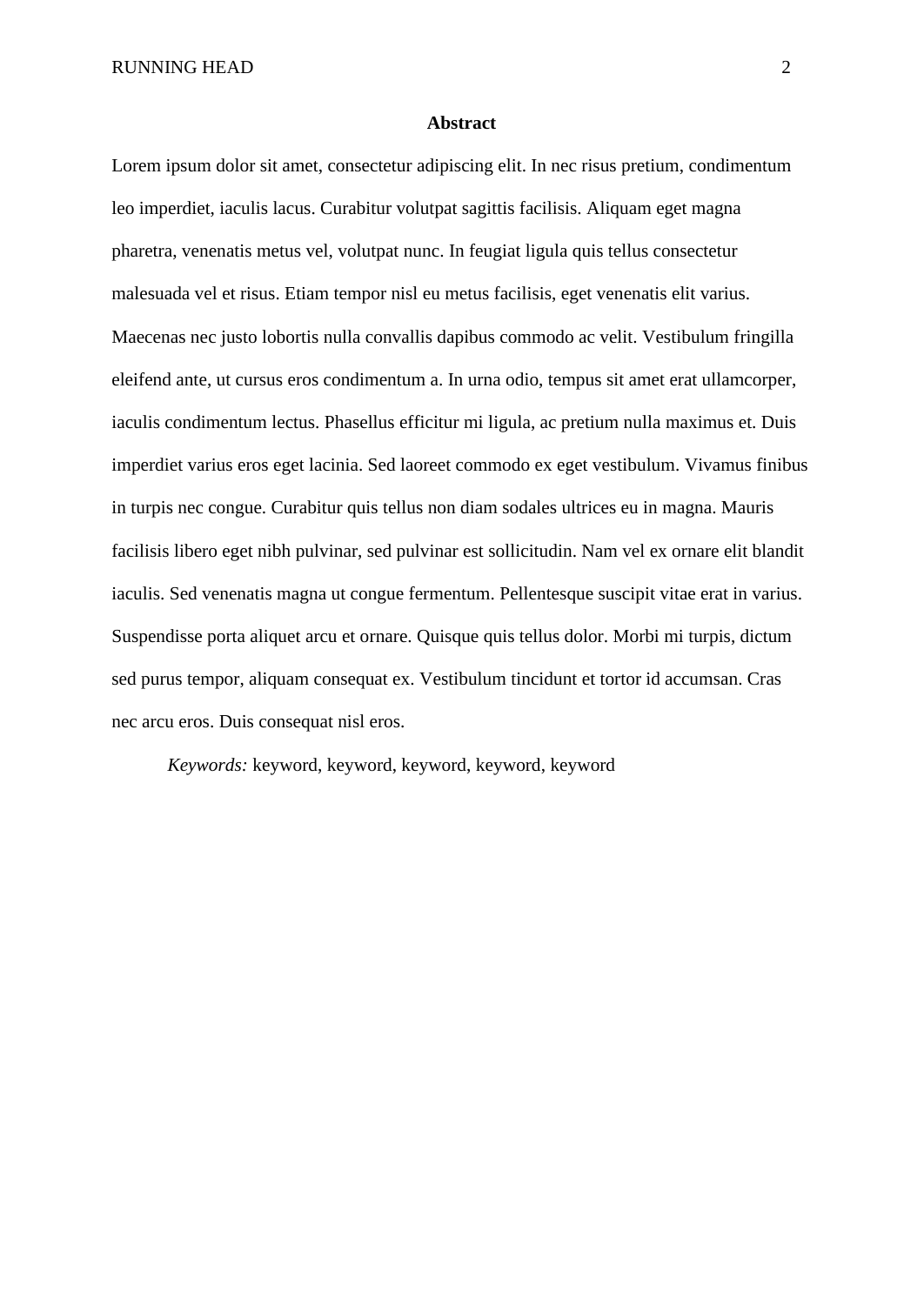### **Title of Your Paper**

Lorem ipsum dolor sit amet, consectetur adipiscing elit. In nec risus pretium, condimentum leo imperdiet, iaculis lacus (Author, 2020). Curabitur volutpat sagittis facilisis. Aliquam eget magna pharetra, venenatis metus vel, volutpat nunc. In feugiat ligula quis tellus consectetur malesuada vel et risus. Etiam tempor nisl eu metus facilisis, eget venenatis elit varius. Maecenas nec justo lobortis nulla convallis dapibus commodo ac velit. Vestibulum fringilla eleifend ante, ut cursus eros condimentum a. In urna odio, tempus sit amet erat ullamcorper, iaculis condimentum lectus (Author et al., 2020). Phasellus efficitur mi ligula, ac pretium nulla maximus et. Duis imperdiet varius eros eget lacinia. Sed laoreet commodo ex eget vestibulum. Vivamus finibus in turpis nec congue. Curabitur quis tellus non diam sodales ultrices eu in magna (Author & Author, 2020).

Mauris facilisis libero eget nibh pulvinar, sed pulvinar est sollicitudin. Nam vel ex ornare elit blandit iaculis. Sed venenatis magna ut congue fermentum. Pellentesque suscipit vitae erat in varius. Suspendisse porta aliquet arcu et ornare. Quisque quis tellus dolor. Morbi mi turpis, dictum sed purus tempor, aliquam consequat ex (Author & Author, 2020). Vestibulum tincidunt et tortor id accumsan. Cras nec arcu eros. Duis consequat nisl eros. Aliquam erat volutpat. Nunc ac sapien nisi. Duis imperdiet ultricies lectus, ac ullamcorper massa vulputate vel. Duis erat massa, finibus condimentum pulvinar id, elementum eu augue. Mauris lobortis ligula eu sollicitudin eleifend. Integer diam purus, feugiat sed turpis eget, finibus euismod velit (Author, 2020).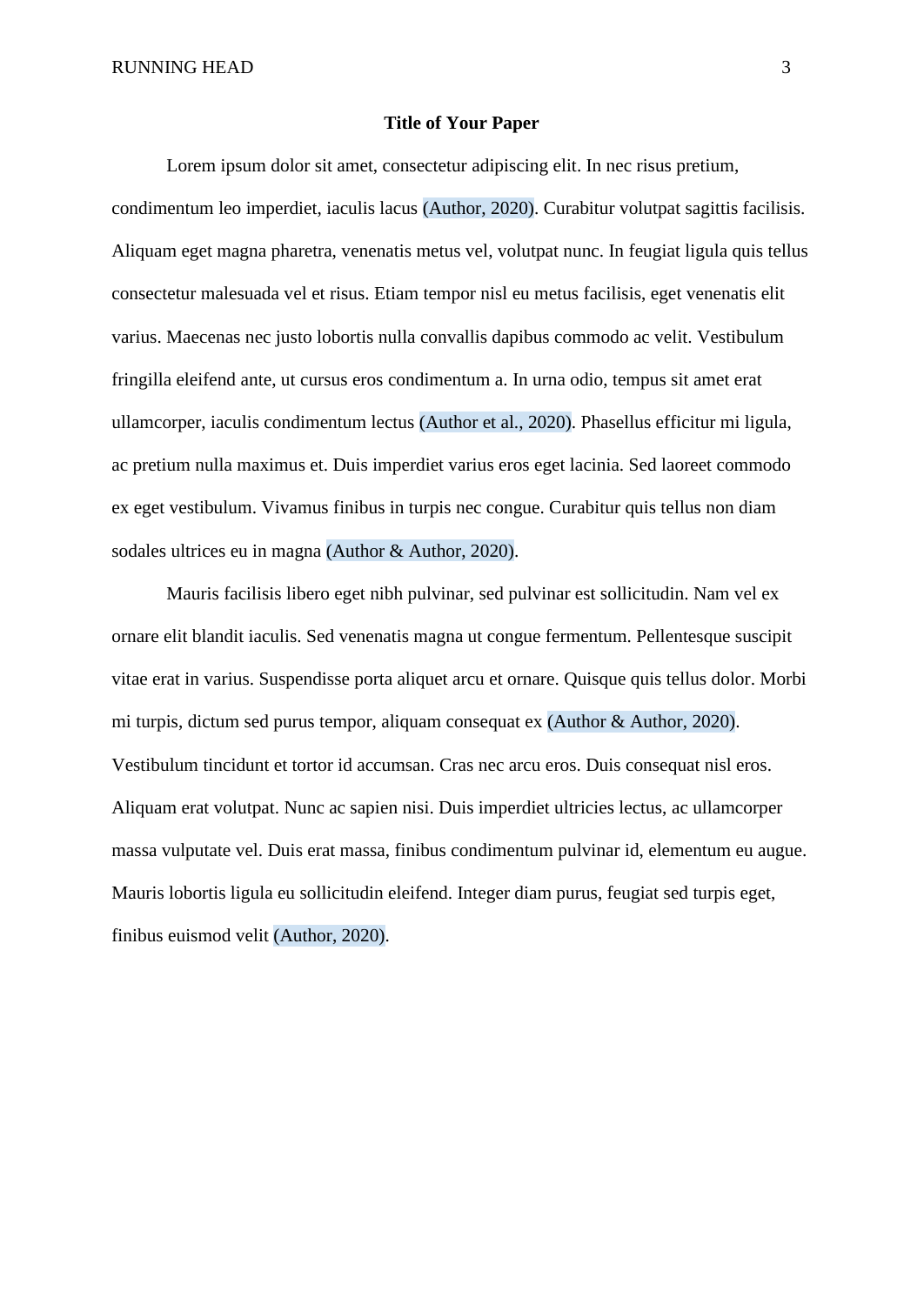#### **Method**

# **Heading Level 2**

Lorem ipsum dolor sit amet, consectetur adipiscing elit. In nec risus pretium, condimentum leo imperdiet, iaculis lacus. Curabitur volutpat sagittis facilisis.

#### *Heading Level 3*

Etiam tempor nisl eu metus facilisis, eget venenatis elit varius. Maecenas nec justo lobortis nulla convallis dapibus commodo ac velit.

**Heading Level 4.** Vestibulum fringilla eleifend ante, ut cursus eros condimentum. In urna odio, tempus sit amet erat ullamcorper, iaculis condimentum lectus.

*Heading Level 5.* Phasellus efficitur mi ligula, ac pretium nulla maximus et. Duis imperdiet varius eros eget lacinia. Sed laoreet commodo ex eget vestibulum.

## **Results**

## **Heading Level 2**

Lorem ipsum dolor sit amet, consectetur adipiscing elit. In nec risus pretium, condimentum leo imperdiet, iaculis lacus. Curabitur volutpat sagittis facilisis. Aliquam eget magna pharetra, venenatis metus vel, volutpat nunc. In feugiat ligula quis tellus consectetur malesuada vel et risus. Etiam tempor nisl eu metus facilisis, eget venenatis elit varius. Maecenas nec justo lobortis nulla convallis dapibus commodo ac velit. Vestibulum fringilla eleifend ante, ut cursus eros condimentum a. In urna odio, tempus sit amet erat ullamcorper, iaculis condimentum lectus. Phasellus efficitur mi ligula, ac pretium nulla maximus et. Duis imperdiet varius eros eget lacinia. Sed laoreet commodo ex eget vestibulum. Vivamus finibus in turpis nec congue. Curabitur quis tellus non diam sodales ultrices eu in magna.

Mauris facilisis libero eget nibh pulvinar, sed pulvinar est sollicitudin. Nam vel ex ornare elit blandit iaculis. Sed venenatis magna ut congue fermentum. Pellentesque suscipit vitae erat in varius. Suspendisse porta aliquet arcu et ornare. Quisque quis tellus dolor. Morbi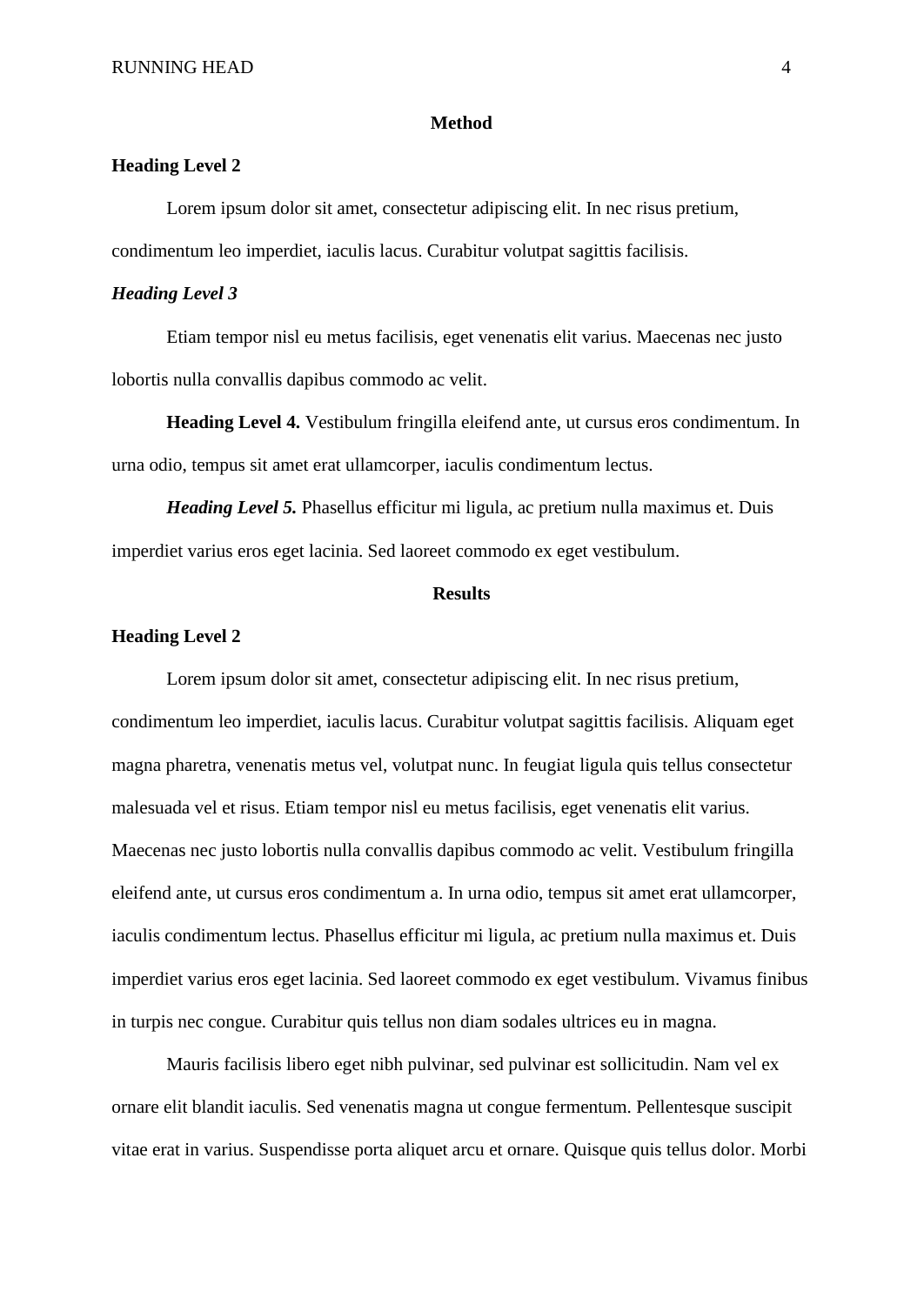RUNNING HEAD 5

mi turpis, dictum sed purus tempor, aliquam consequat ex. Vestibulum tincidunt et tortor id accumsan. Cras nec arcu eros. Duis consequat nisl eros. Aliquam erat volutpat. Nunc ac sapien nisi. Duis imperdiet ultricies lectus, ac ullamcorper massa vulputate vel. Duis erat massa, finibus condimentum pulvinar id, elementum eu augue. Mauris lobortis ligula eu sollicitudin eleifend. Integer diam purus, feugiat sed turpis eget, finibus euismod velit.

## **Discussion**

Lorem ipsum dolor sit amet, consectetur adipiscing elit. In nec risus pretium, condimentum leo imperdiet, iaculis lacus. Curabitur volutpat sagittis facilisis. Aliquam eget magna pharetra, venenatis metus vel, volutpat nunc. In feugiat ligula quis tellus consectetur malesuada vel et risus. Etiam tempor nisl eu metus facilisis, eget venenatis elit varius. Maecenas nec justo lobortis nulla convallis dapibus commodo ac velit. Vestibulum fringilla eleifend ante, ut cursus eros condimentum a. In urna odio, tempus sit amet erat ullamcorper, iaculis condimentum lectus. Phasellus efficitur mi ligula, ac pretium nulla maximus et. Duis imperdiet varius eros eget lacinia. Sed laoreet commodo ex eget vestibulum. Vivamus finibus in turpis nec congue. Curabitur quis tellus non diam sodales ultrices eu in magna.

Mauris facilisis libero eget nibh pulvinar, sed pulvinar est sollicitudin. Nam vel ex ornare elit blandit iaculis. Sed venenatis magna ut congue fermentum. Pellentesque suscipit vitae erat in varius. Suspendisse porta aliquet arcu et ornare. Quisque quis tellus dolor. Morbi mi turpis, dictum sed purus tempor, aliquam consequat ex. Vestibulum tincidunt et tortor id accumsan. Cras nec arcu eros.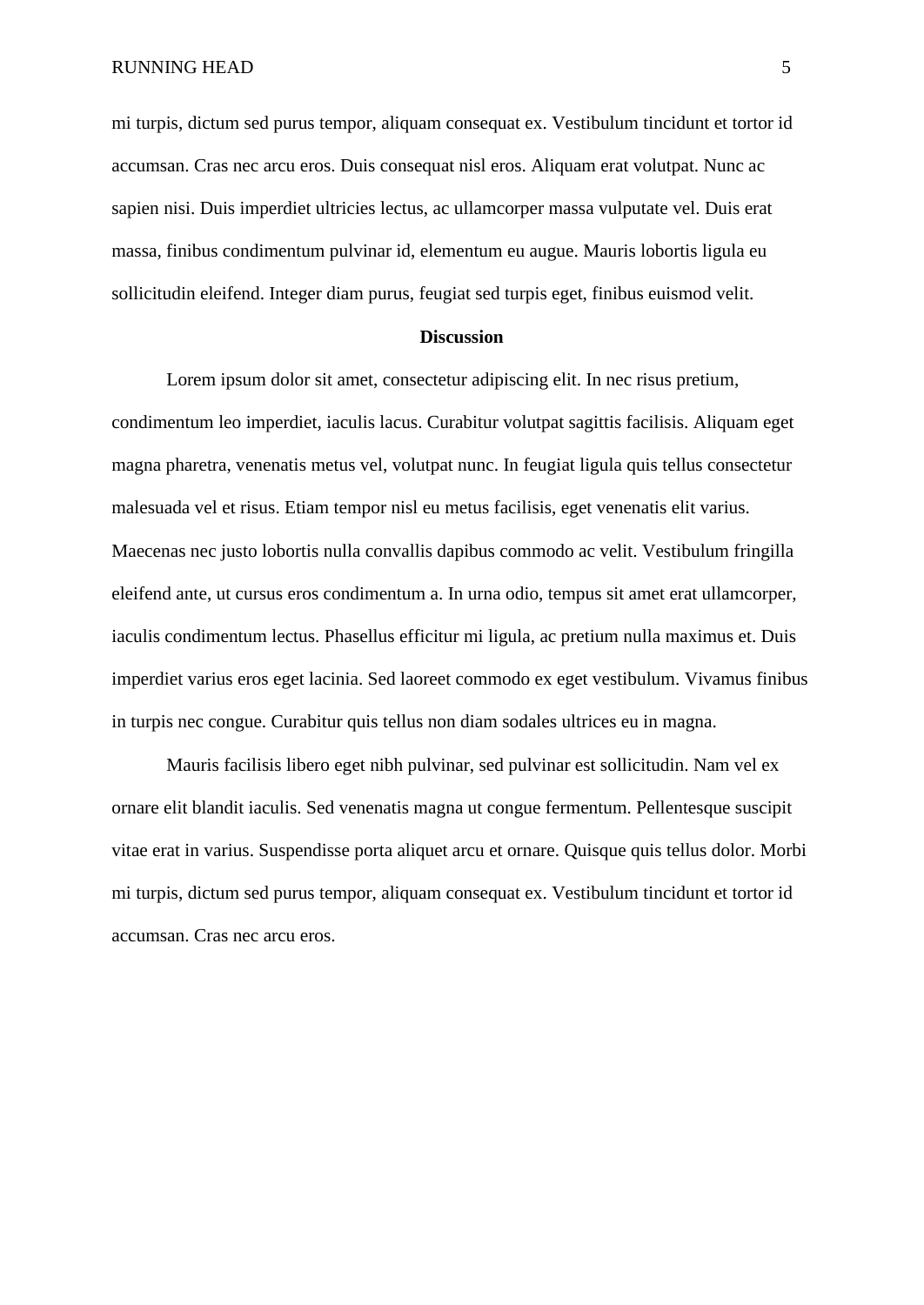### **References**

- Author's last name, Initial(s). (Year of publication). *Title of the book*. Publisher. https://doi.org/DOI
- Author's last name, Initial(s). (Year of publication). Title of the article. *Title of Journal*, *Volume*(Issue), Pages. https://doi.org/DOI
- Author's last name, Initial(s). (Year, Month Day of publication). *Title of the work*. Website. https://URL
- Author's last name, Initial(s). (Year of publication). Title of the article. *Newspaper*. https://URL
- Last name, Initial(s). [Channel]. (Year, Month Day of publication). *Title of the video* [Video]. Website. https://URL

Organization. (Year of publication). Word. In *Dictionary*. Publisher. https://URL